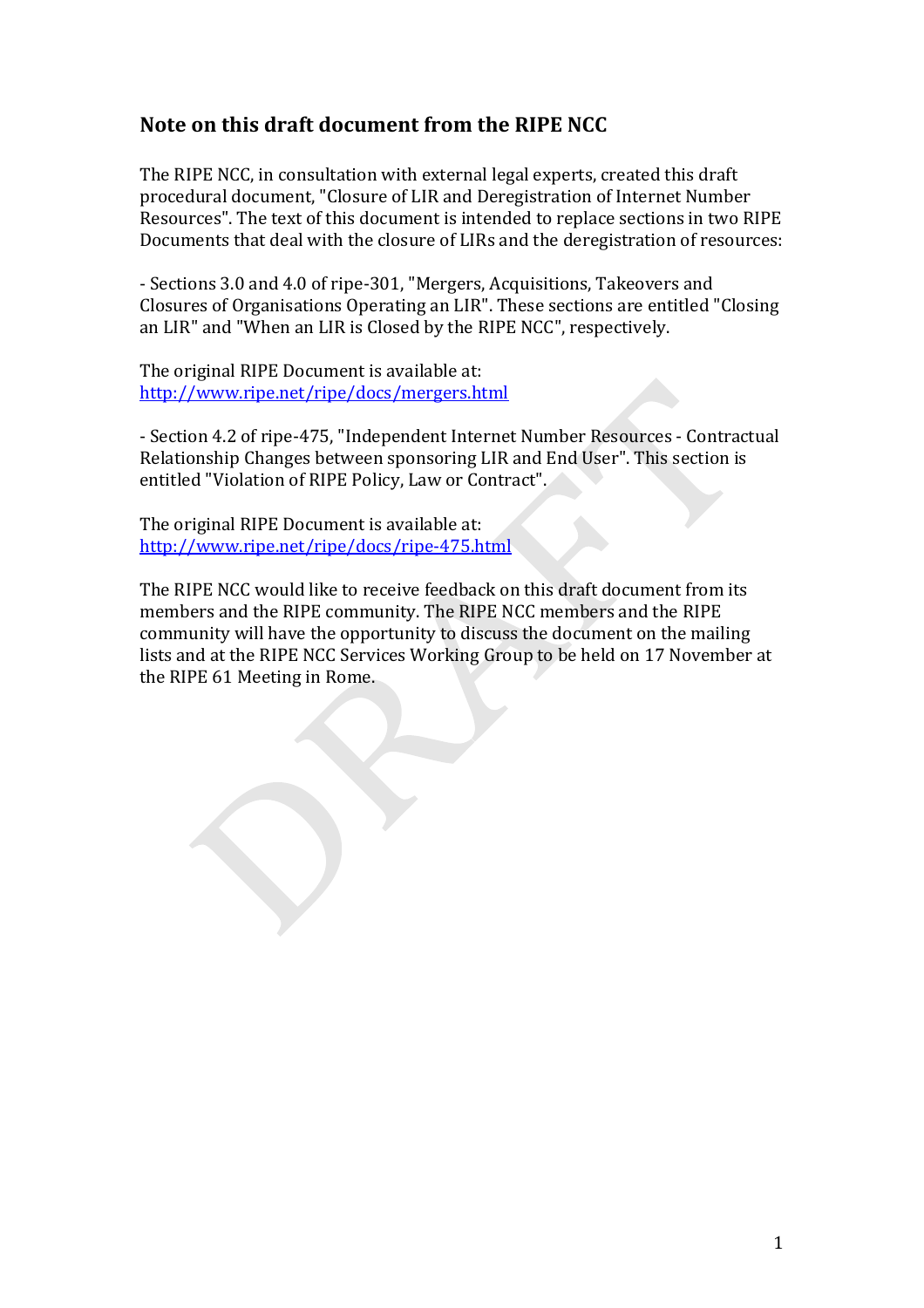# Closure of LIR and deregistration of Internet number resources

Please note that, for the purposes of this document, LIRs are referred to as "Contributors".

Section A of this document describes the valid reasons for terminating the RIPE NCC Standard Service Agreement that can lead to the closure of a Contributor, the procedure that applies in each circumstance and the consequences.

Section B describes the valid reasons for deregistration of Internet number resources and the procedure that applies in each circumstance.

### **Table of Contents**

A. Closure of LIR - Termination of the RIPE NCC Standard Service Agreement

- 1. Grounds for termination and procedure in each case
- 1.1. Termination by the Contributor
- 1.2. Termination by the RIPE NCC

1.2.1. Termination with a three-month notice period

1.2.1.1. Violation of RIPE Policies and RIPE NCC procedures

a. Unresponsiveness

- b. Allocations/assignments contravening RIPE Policies
- c. Incorrect registration in the RIPE Database
- d. Non-compliance with a RIPE NCC audit
- e. Noncompliance with an arbiter ruling
- 1.2.1.2. Provision of untruthful information
	- a. Falsified/incorrect information
	- b. Fraudulent requests
- 1.2.1.3. Other reasons
- 1.2.2. Termination with immediate effect

a. Contributor files for bankruptcy, is liquidated, suspends its payments or becomes insolvent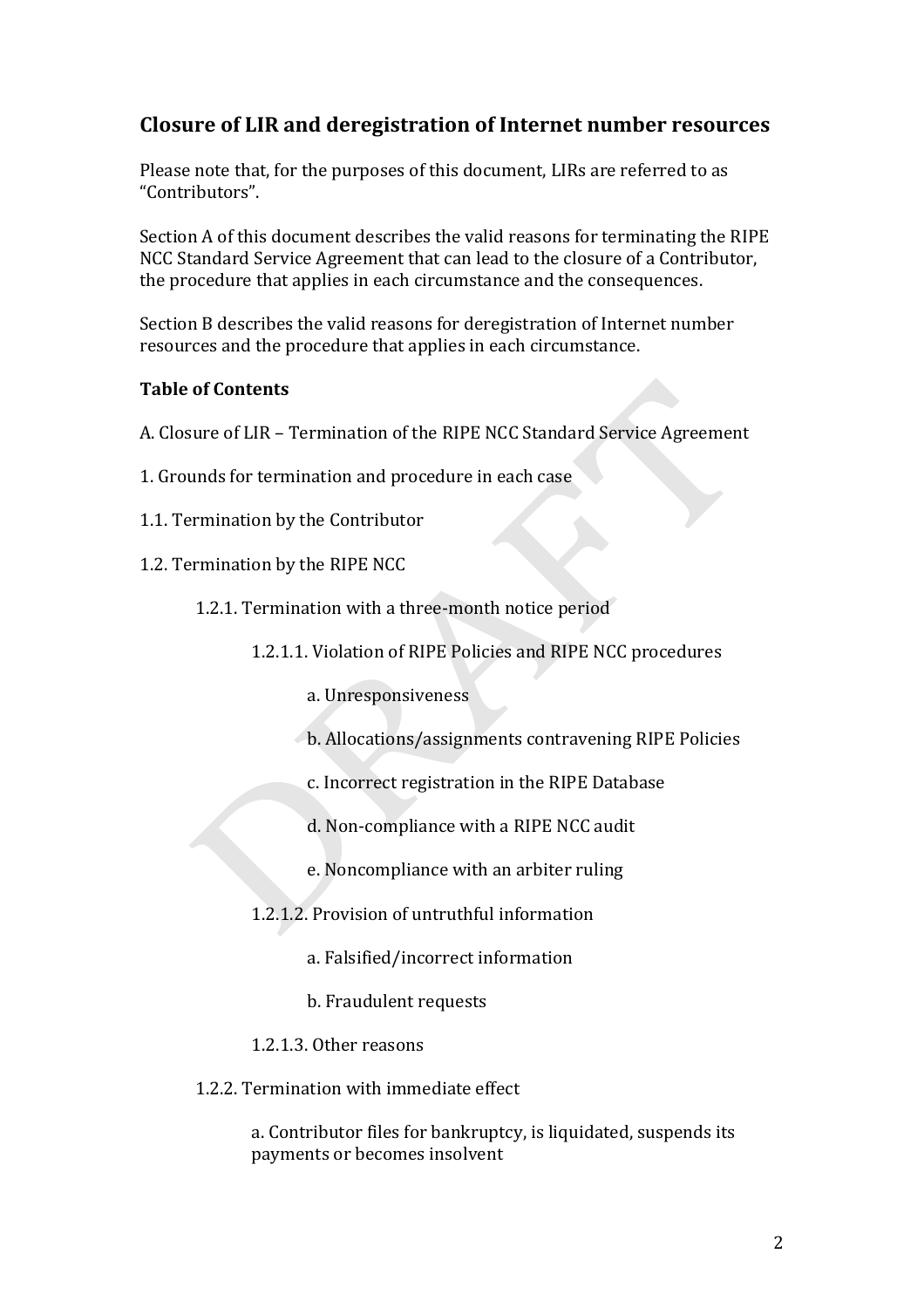b. Contributor damages the name, trademarks or intellectual property rights of the RIPE NCC

c. Contributor fails to submit to the RIPE NCC a valid extract from the Commercial Trade Register or equivalent register

d. The Contributor fails to observe any rule of applicable law

e. Non-payment

f. Termination of the Contributor's RIPE NCC member status

# 2. Consequences

- 2.1. End of provision of RIPE NCC services
	- 2.1.1. General services
	- 2.1.2. Deregistration of distributed Internet number resources
	- 2.1.3. Request for independent resources as a "sponsoring LIR"
- 2.2. End of Contributor's RIPE NCC member status
- B. Deregistration of Internet number resources
- 1. Reasons for deregistration of Internet number resources

1.1. Allocations and Independent resources assigned for the Contributor's own network or assigned through a "sponsoring LIR"

a. Termination of the SSA

b. Invalidity of original allocation/assignment criteria

c. Incorrect registration of the allocation/assignment in the RIPE **Database** 

- d. Falsified/incorrect information
- e. Fraudulent request
- f. Refusal to comply with a RIPE NCC audit
- g. Court order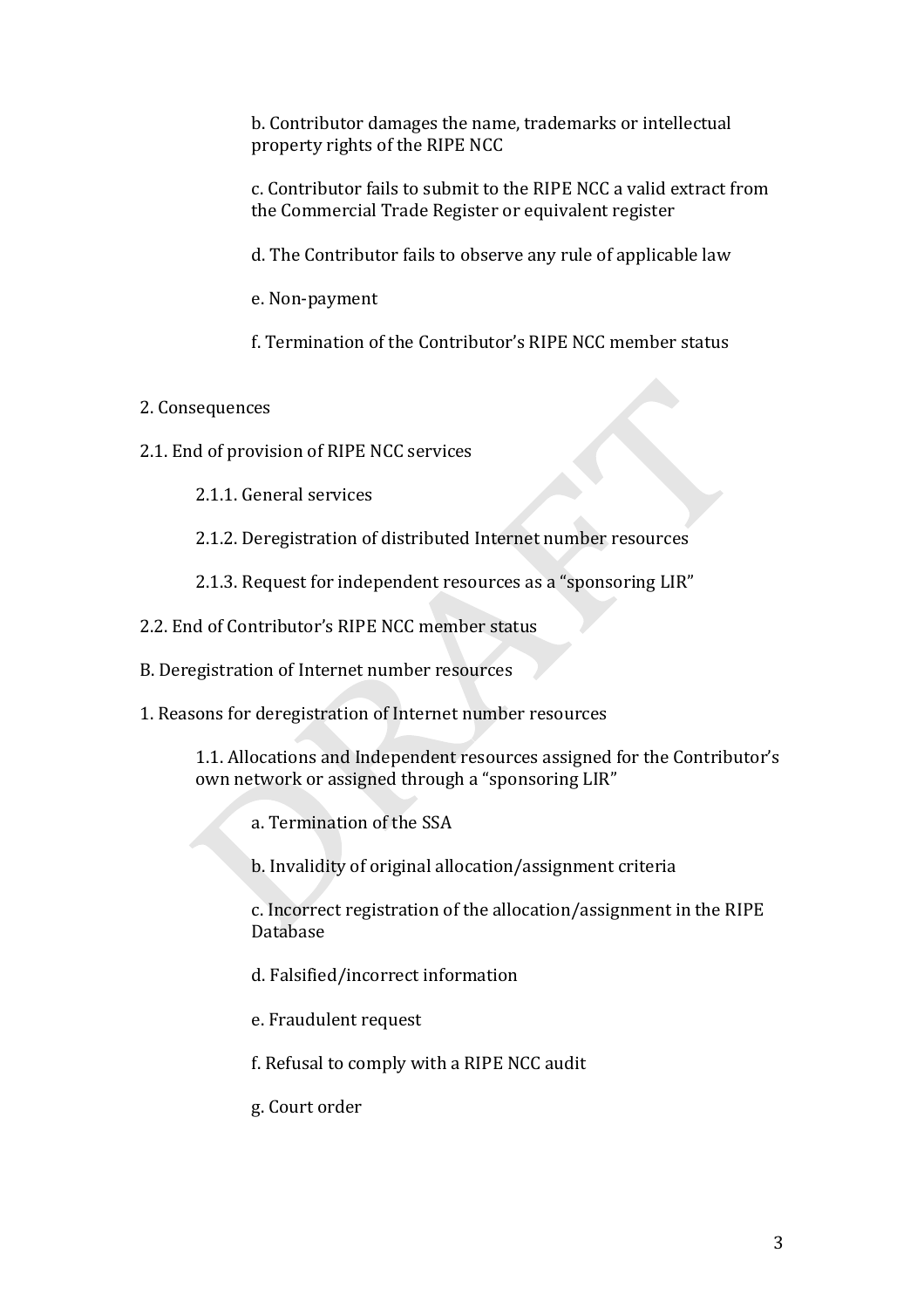1.2. Independent resources directly by the RIPE NCC for Direct Assignment Agreement

- a. Termination of the RIPE NCC End User Assignment Agreement
- b. Unresponsive Direct Assignment User
- c. Invalidity of original criteria
- d. Incorrect registration of the assignment in the RIPE Database
- e. Falsified/incorrect information
- f. Fraudulent request
- g. Refusal to comply with a RIPE NCC audit
- h. Court order
- 2. Procedures for deregistration of different types of Internet number resources

2.1. Provider Aggregatable (PA) allocations and Independent resources for Contributor's own network

2.2. Independent resources assigned through a "sponsoring LIR"

2.3. Independent resources directly assigned by the RIPE NCC to Direct Assignment Users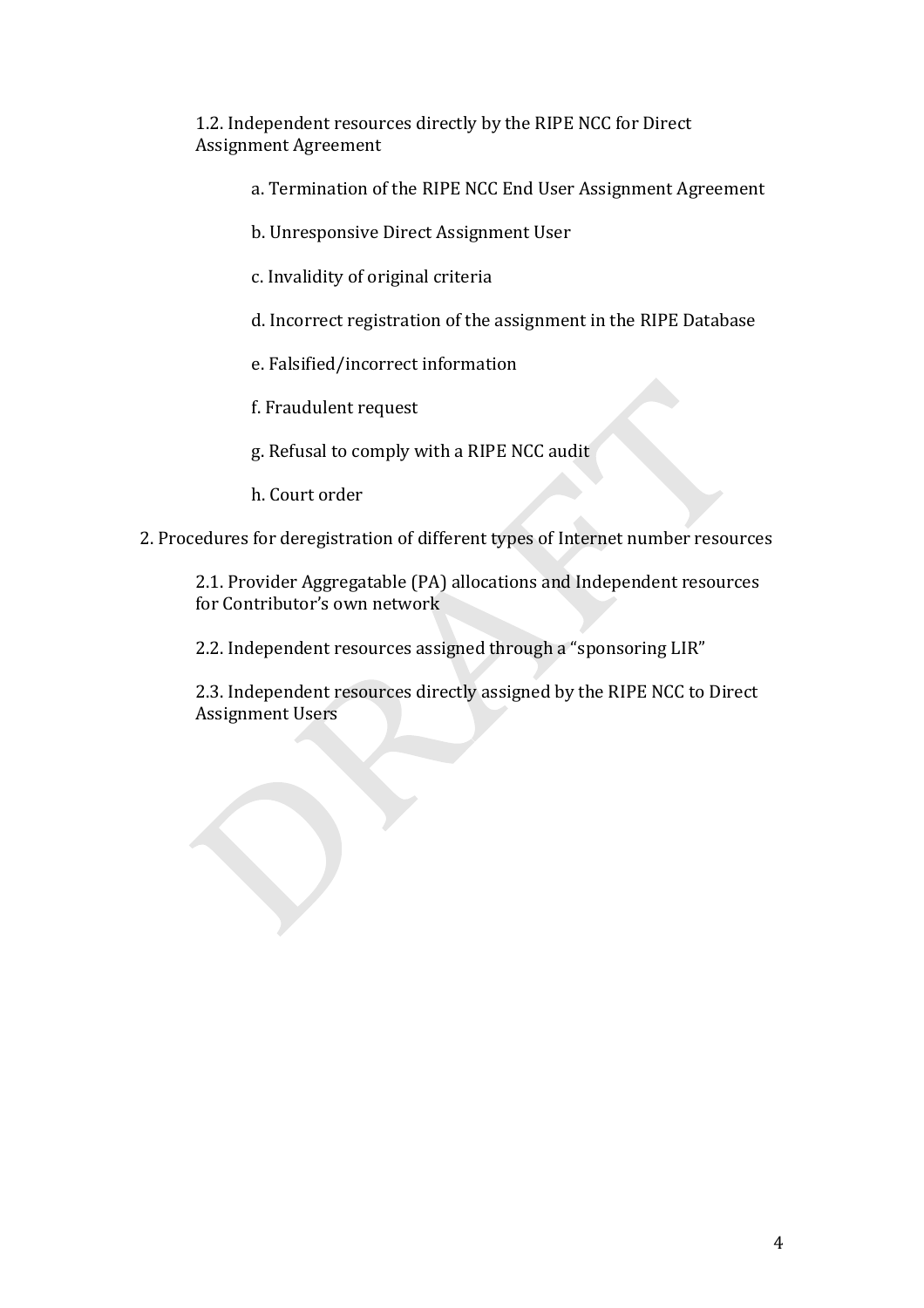# A. Closure of LIR - Termination of the RIPE NCC Standard Service **Agreement**

An organisation or an individual person can receive services from the RIPE NCC if they:

- Agree and sign the RIPE NCC Standard Service Agreement (SSA): and
- Conform to the RIPE NCC Standard Terms and Conditions (STCs); and
- Conform to RIPE Policies.

An organisation or an individual person signing the SSA is called a "Contributor". The RIPE NCC SSA is entered into for an indefinite period of time, unless terminated by either party.

# 1. Grounds for termination and procedure in each case

The SSA can be terminated by the Contributor (see section 1.1) or by the RIPE NCC. The termination by the RIPE NCC can either be with a notice period of three months (see section 1.2.1.) or for specific reasons with a shorter notice period and immediate effect (see section 1.2.2.).

# 1.1. Termination by the Contributor

According to Article 8.1 of the STCs, the Contributor can terminate the SSA with a notice period of three months. Possible reasons why Contributors might want to terminate their SSA include:

- The Contributor decides to close or to change their business
- The Contributor decides to merge with another Contributor and therefore they do not need to be Contributors themselves
- $\bullet$ The Contributor decides to assign Internet number resources from another Contributor

# Procedure

The notice will formally request the termination of the SSA.

It must be:

- Dated and signed by an authorised representative of the Contributor. A registered contact cannot give notice unless the registered contact is an authorised representative.
- Sent to the RIPE NCC by email to <ncc@ripe.net> or by postal mail to: RIPE NCC, Singel 258, 1016 AB Amsterdam, The Netherlands.

The RIPE NCC will send an acknowledgement of the receipt of the notice. Upon receipt of such notice, the progress of any open requests for RIPE NCC services is terminated.

The termination of the SSA will take place three months after the receipt of the notice by the RIPE NCC.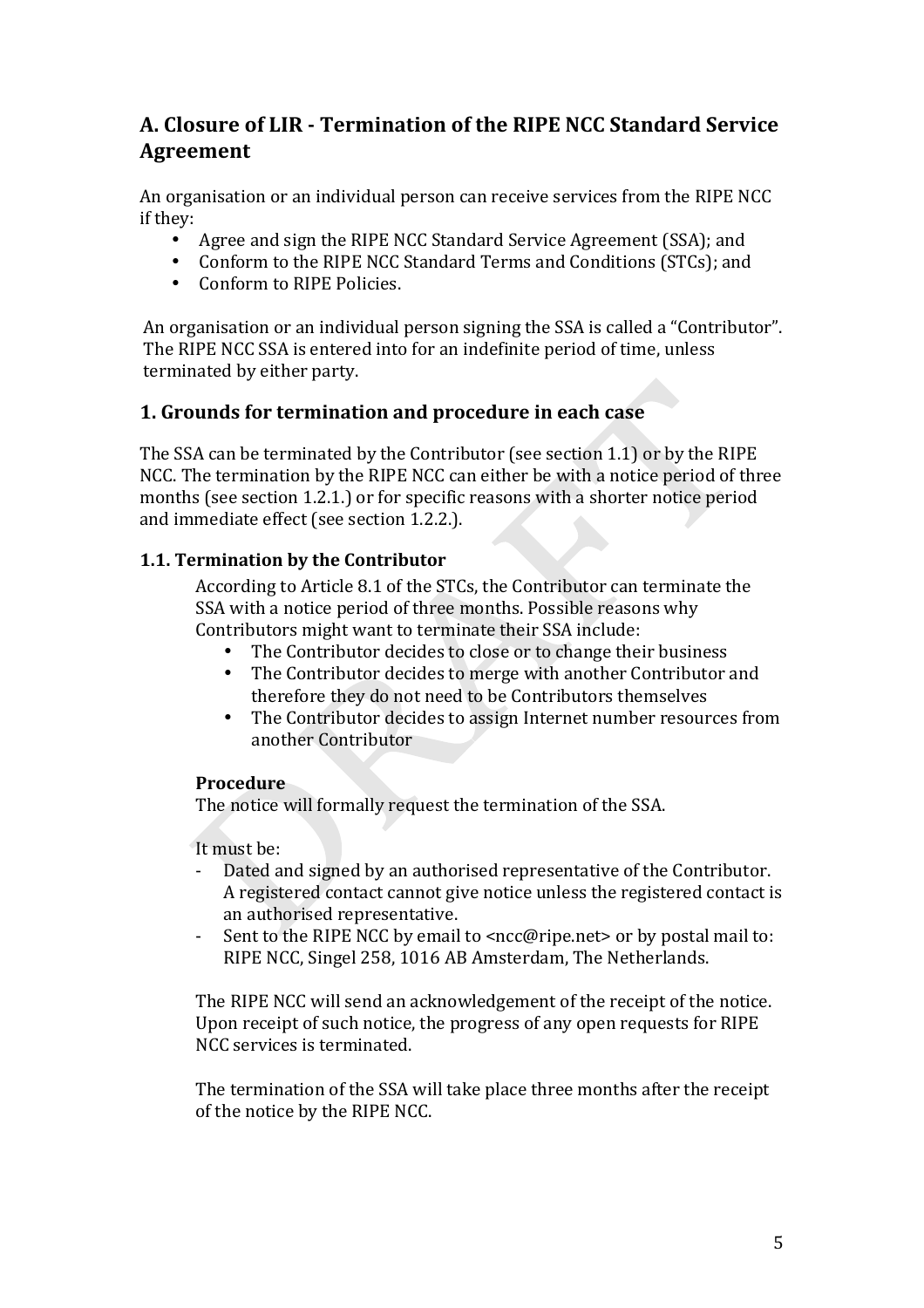# **Billing issues**

If the termination takes place in the course of a financial year, the annual contribution shall nevertheless remain due in full by the Contributor (see also paragraph 6.6 of the RIPE NCC Articles of Association (AoA) and the billing procedure [link]).

### **1.2. Termination by the RIPE NCC**

#### **1.2.1. Termination with a three-month notice period**

According to Article 8.1 of the STCs, the RIPE NCC can terminate the SSA with a notice period of three months. Grounds for such termination may be the following:

### **1.2.1.1.** Violation of RIPE Policies and RIPE NCC procedures

The Contributor must comply with RIPE Policies and RIPE NCC procedures (see Articles 3.4 and 9 of the STCs). The RIPE NCC will terminate the SSA if the Contributor commits any of the following violations of RIPE Policies or RIPE NCC procedures:

#### **a. Unresponsiveness**

The Contributor is unresponsive for a significant period of time (IPv4 Address Allocation and Assignment Policies in the RIPE NCC Service Region)

Contributors are considered to be unresponsive if they do not react to a specific email/request made by the RIPE NCC relating to an incorrect/ambiguous registration of Internet number resources, regardless of whether they are at the same time responsive to a different email/request from the RIPE NCC or they continue paying the RIPE NCC fees.!

### **b.** Allocations/assignments contravening RIPE policies

Allocations or transfer of allocations and assignments are not made and used in accordance with the RIPE community's policies (IPv4 Address Allocation and Assignment Policies in the RIPE NCC Service Region).

### **c.** Incorrect registration

Registration data is repeatedly not correctly maintained (allocations and assignments must be properly registered in the RIPE Database according to IPv4 Address Allocation and Assignment Policies in the RIPE NCC Service Region)

Proper registration must be as follows:

- The **inetnum** object or objects for approved assignments must use the netname(s) approved by the RIPE NCC and not be larger than the size approved by the RIPE NCC
- The date in the first "changed:" attribute must not be earlier than the date of approval from the RIPE NCC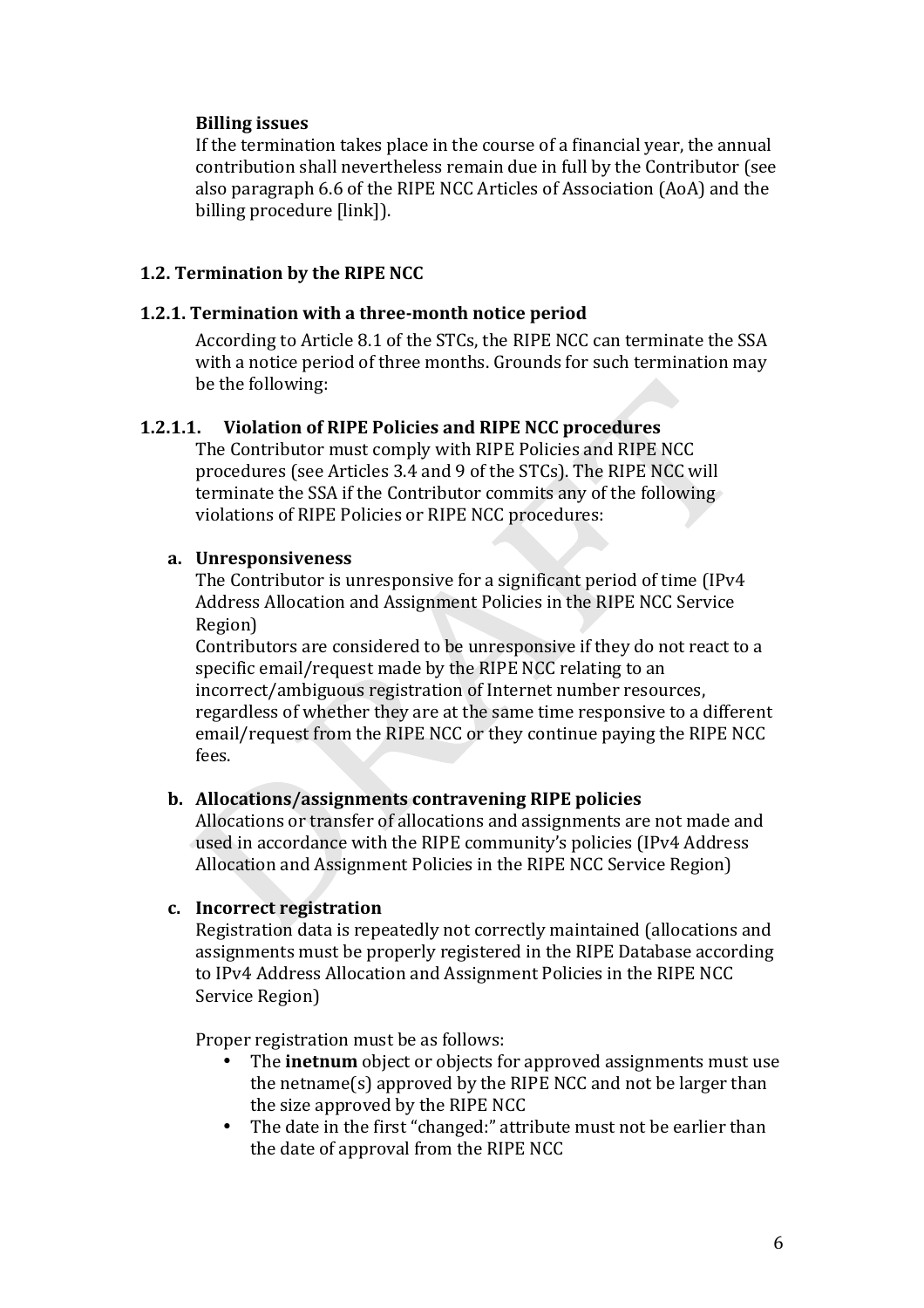• The data must be valid and must allow the RIPE NCC to contact the natural person mentioned in the **mnt-by** object within a reasonable time without having to get information from another source

### d. Non-compliance with a RIPE NCC audit

Non-compliance with a RIPE NCC audit includes unresponsiveness to or uncooperativeness with the RIPE NCC auditors' requests regarding Internet number resources for the Contributor's own network. For more information about the audit procedure, please see [RIPE NCC audit] activity].

# e. Non-compliance with an arbiter ruling

For more information about the RIPE NCC Arbitration Procedure, please see [RIPE NCC Arbitration Procedure]).

### Procedure

If the RIPE NCC becomes aware of any of the aforementioned reasons for terminating the SSA, the RIPE NCC will:

- Send an email to the registered contact(s) indicating:
	- $\circ$  the violation
	- $\circ$  the Contributor's obligation to stop/repair the violation
	- $\circ$  the termination of the SSA in three (3) months if the violation continues
- Terminate the progress of any open requests for RIPE NCC services

If the Contributor does not comply within 30 days of the date of the email. the RIPE NCC will send a reminder email and a notification by postal mail to the registered contact(s) indicating:

- The violation
- The Contributor's obligation to stop/repair the violation  $\mathbf{r}$
- The termination of the SSA in two (2) months if the violation continues

After 60 days from the date of the first email, if the Contributor still does not comply, the RIPE NCC will send a second reminder email and a reminder by postal mail to the registered contact(s) indicating

- The violation
- The Contributor's obligation to stop/repair the violation  $\sim$
- The termination of the SSA in one (1) month if the violation continues

After 90 days from the date of the first email, if the Contributor continues not to comply, the RIPE NCC Managing Director will send an official notification of termination of the SSA (i.e., closure of the member) to all registered contacts of the Contributor, both by electronic and registered postal mail.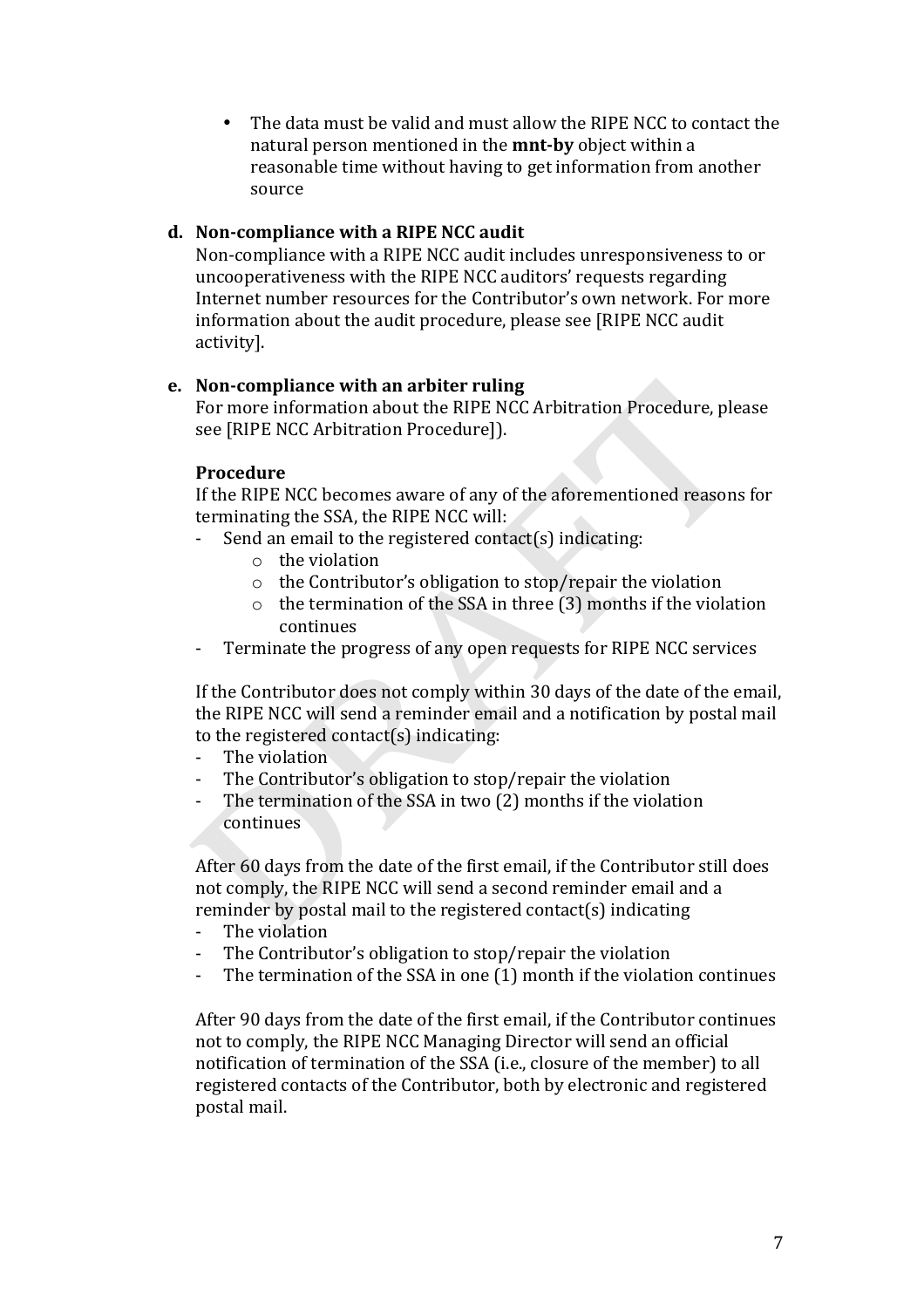# **1.2.1.2.** Provision of untruthful information

The RIPE NCC concludes the SSA and provides services to Contributors in good faith. The Contributor is in breach of good faith in the following cases:

#### **a.** Falsified/incorrect information

If the Contributor repeatedly provides falsified or purposefully and/or repeatedly provides incorrect data or information (for example, falsified registration documents, IDs, incorrect/inaccurate contact details, etc.)

#### **b.** Fraudulent requests

If the Contributor submits repeatedly fraudulent requests for Internet number resources (for example, providing incorrect purpose/need or falsified information about the network, etc.)

#### **Procedure**

If the RIPE NCC becomes aware of any of the aforementioned reasons for terminating the SSA, the RIPE NCC will:

- Send an email to the registered contact(s) indicating:
	- $\circ$  the reason for termination
	- $\circ$  the Contributor's obligation to stop/repair the breach by providing correct and true information
	- $\circ$  the termination of the SSA in three (3) months if the Contributor does not comply
- Terminate the progress of any open requests for RIPE NCC services

If the Contributor does not comply within 30 days of the date of the email, the RIPE NCC will send a reminder email and a notification by postal mail to the registered contact(s) indicating:

- The reason for termination
- $\sim$  The Contributor's obligation to stop/repair the breach by providing correct and true information
- The termination of the SSA in two (2) months if the Contributor does not comply

After 60 days from the date of the first email, if the Contributor still does not comply, the RIPE NCC will send a second reminder email and a reminder by postal mail to the registered contact(s) indicating:

- The reason for termination
- The Contributor's obligation to stop/repair the breach by providing correct and true information
- The termination of the SSA in one (1) month if the Contributor does not comply.

After 90 days from the date of the first email, if the Contributor continues not to comply, the RIPE NCC Managing Director will send an official notification of termination of the SSA (i.e., closure of the member) to all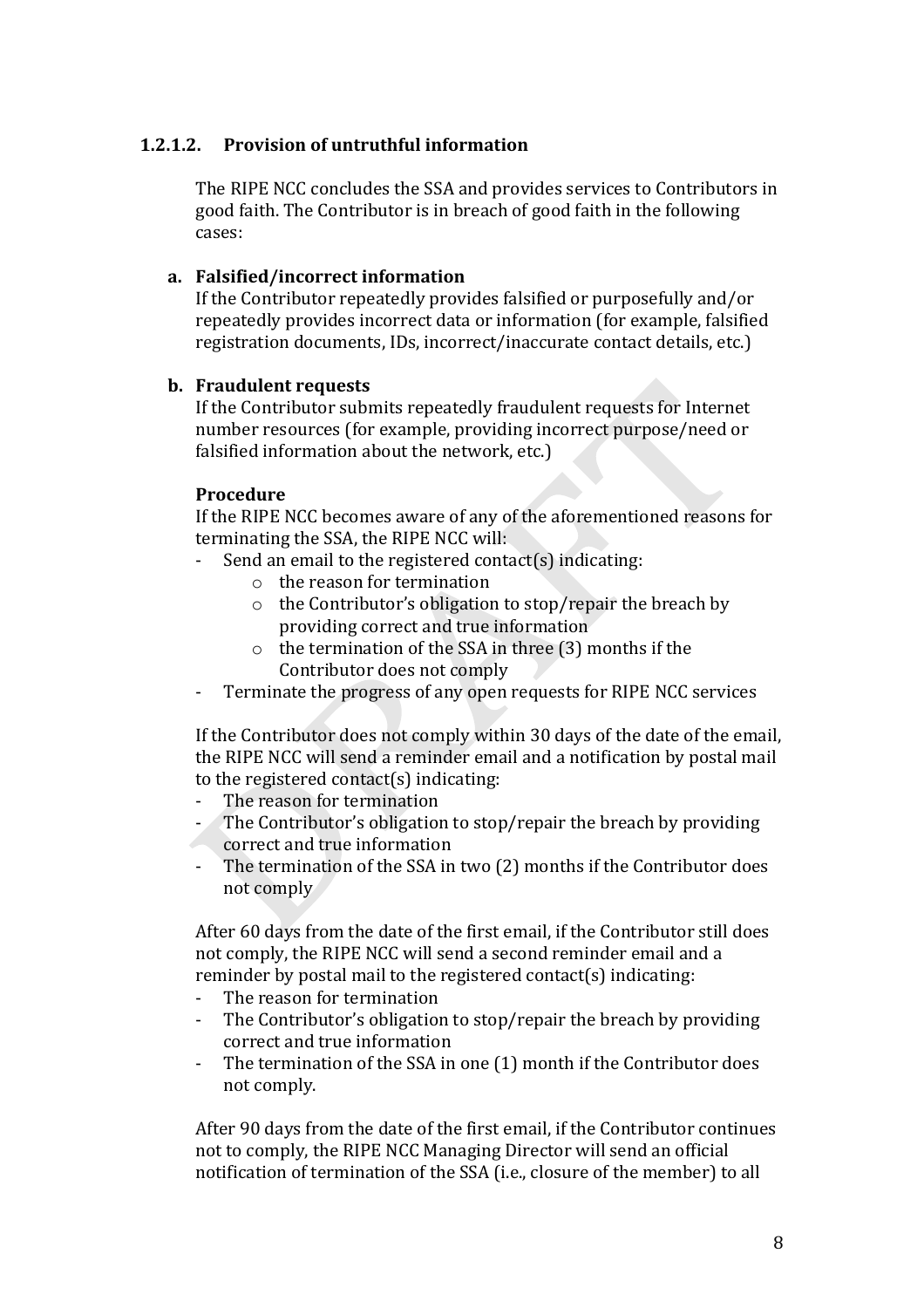registered contacts of the Contributor, both by electronic and registered postal mail.

### **1.2.1.3. Other%reasons**

Termination for any other reason by the RIPE NCC is only executed when the Contributor consents to the termination, unless the termination is for reasons above and beyond control of the RIPE NCC.

For example, such termination has taken place in the past in the case of the emergence of AfriNIC, the RIR for the African region, when, with the consent of the African Contributors, the SSAs with the RIPE NCC were terminated and new contracts with AfriNIC were concluded.

### **Procedure**

The notice will officially inform about the termination of the SSA, state the reasons for the termination and detail the planned arrangements regarding the Internet number resources that were distributed to the Contributor.

Unless otherwise required by the circumstances:

- The RIPE NCC will terminate the progress of any open requests for RIPE NCC services
- Section A.2. (Consequences of termination of the SSA) and section B (Deregistration of Internet number resources) of this document are applicable

The notice will be dated and signed by an authorised representative of the RIPE NCC.

Notice will be sent to the registered contact(s) of the Contributor by electronic and postal mail.

Upon receipt of such notice, the progress of any open requests for RIPE NCC services is terminated. The termination of the SSA will take place after three months from the date the RIPE NCC sends the notice, unless the Contributor requests a longer period and this is agreed upon.

### **Billing issues**

All outstanding amounts for the full year must be settled unless otherwise agreed.

# **1.2.2. Termination with immediate effect**

According to Article 8.2 of the STCs, the RIPE NCC is entitled to terminate the SSA with immediate effect in the following cases: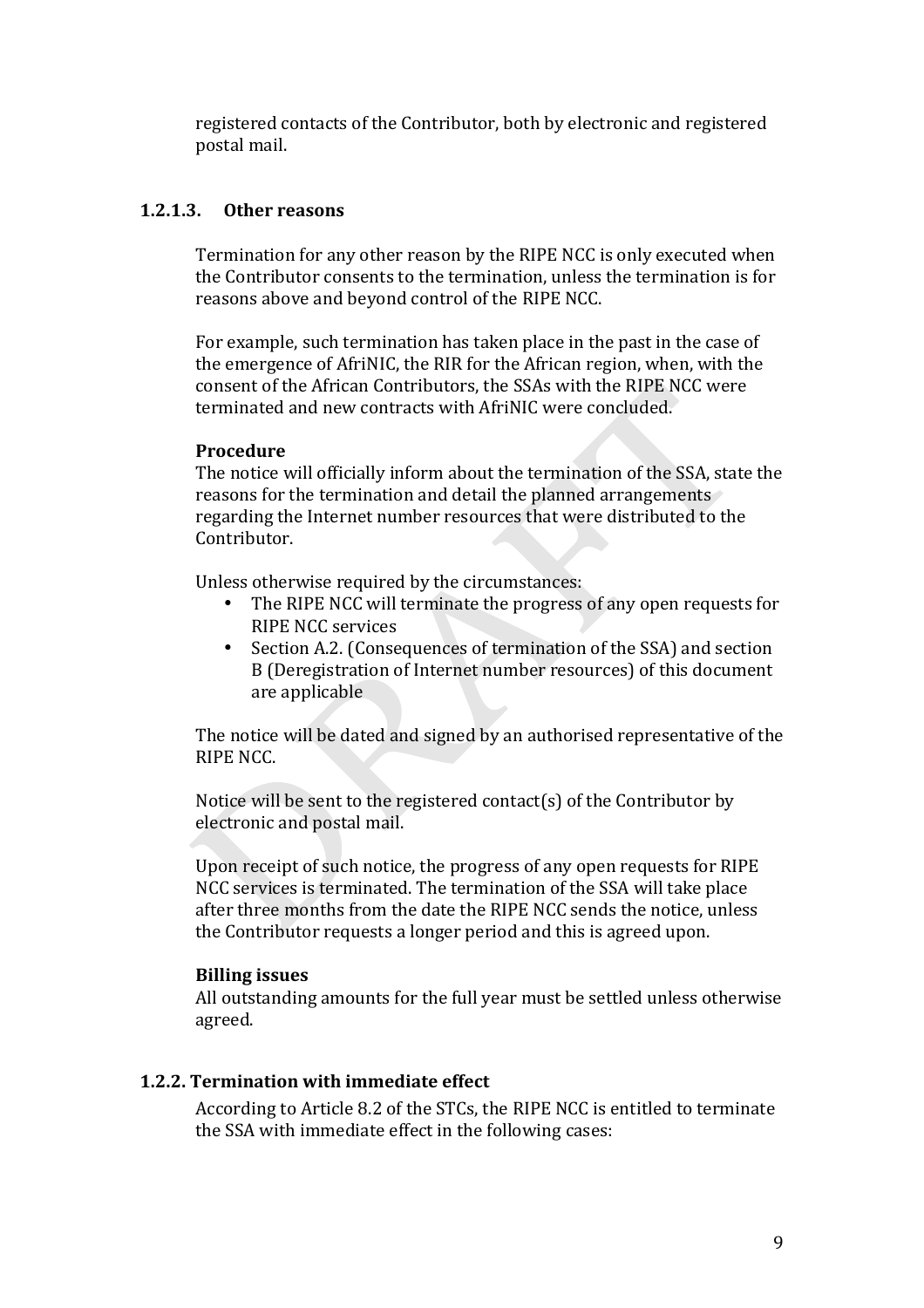### a. Contributor files for bankruptcy, is liquidated, suspends its payments or becomes insolvent

Upon receipt of the documents stating the bankruptcy, liquidation, suspension of payments or insolvency of the Contributor by the relevant authority or by public announcement of the fact, the RIPE NCC will terminate the SSA.

### **Procedure**

The RIPE NCC will send an email to the registered contact(s) and/or to the legal successor indicating:

- The reason for termination of the SSA
- The immediate termination of the SSA

The RIPE NCC will also terminate the progress of any open requests for RIPE NCC services.

The RIPE NCC Managing Director will send an official notification of termination of the SSA (i.e., closure of the member) to all registered contacts of the Contributor or to the legal successor, both by electronic and registered postal mail.

### **b.** Contributor damages the name, trademarks or intellectual property **rights of the RIPE NCC**

Examples:

- The Contributor pretends to be, or to act on behalf of, the RIPE NCC through misuse of the RIPE NCC name or logo
- The Contributor unreasonably makes allegations against the RIPE NCC in order to damage the RIPE NCC's reputation and operations, resulting in irreversible damage to the RIPE NCC

### **Procedure:**

The RIPE NCC will

- Send an email to the registered contact(s) indicating:
	- $\circ$  the violation
	- $\circ$  the Contributor's obligation to stop/repair the violation
	- $\circ$  the termination of the SSA if the violation continues
- Terminate the progress of any open requests for RIPE NCC services

If the Contributor does not comply within 30 days of the date of the email, the RIPE NCC will send a reminder email and a notification by postal mail to the registered contact(s) indicating the same as above.

After 60 days from the date of the first email, if the Contributor still does not comply, the RIPE NCC will:

- Send a second reminder email and a reminder by postal mail to the registered contact(s) indicating the same as above
- Not approve any Internet number resource requests

After 90 days from the date of the first email, if the Contributor continues not to comply, the RIPE NCC will: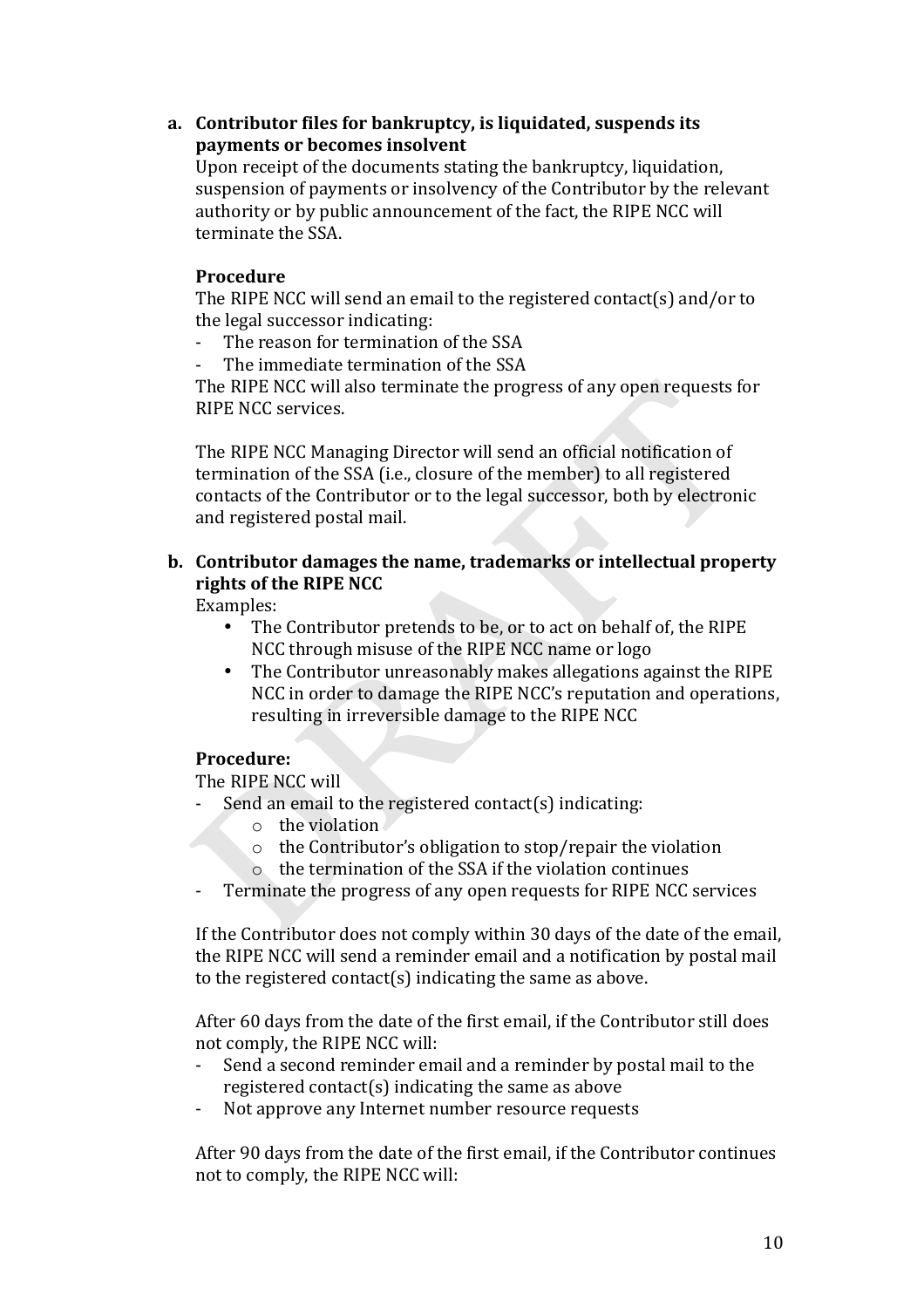- Send a third reminder email and a reminder by postal mail to the registered contact(s) indicating the same as above
- Stop providing any services to the Contributor

After 120 days from the date of the first email, if the Contributor still does not comply, the RIPE NCC Managing Director will send an official notification of termination of the SSA (i.e., closure of the member) to all registered contacts of the Contributor, both by electronic and registered postal mail.

**c. Contributor fails to submit to the RIPE NCC a valid extract from the Commercial Trade Register or equivalent register** 

When initially signing the SSA, the Contributor must submit to the RIPE NCC an extract from the Commercial Trade Register or equivalent document providing the registration of the Contributor's business with the national authorities (see Article 2.2 of the STCs).

If the Contributor is a natural person, the RIPE NCC requires submission of any identification papers (passport, driving license or other official document proving the identity of the individual).

If the Contributor is a legal person, identification papers are also required for the authorised person signing the SSA on behalf of the legal person.

If there is any change in the Contributor's business after signing the SSA (for example, the Contributor has merged with another company, has changed name, etc.) and, because of this change, the Contributor's registration with the relevant register has been changed, then the Contributor is obliged to submit the updated registration papers to the RIPE NCC.

If the Contributor does not submit the aforementioned documents within one month of them being requested by the RIPE NCC, the RIPE NCC will terminate the SSA.

### **Procedure**

The RIPE NCC will:

- Send an email to the registered contact(s) indicating:
	- $\circ$  the Contributor's obligation to submit the relevant documents
	- $\circ$  the termination of the SSA if the documents are not submitted
- Terminate the progress of any open requests for RIPE NCC services

If the Contributor does not comply within 15 days of the date of the email, the RIPE NCC will send a reminder email and a notification by postal mail to the registered contact(s) indicating the same as above.

After 30 days from the date of the first email, if the Contributor continues not to comply, then the RIPE NCC Managing Director will send an official notification of termination of the SSA (i.e., closure of the member) to all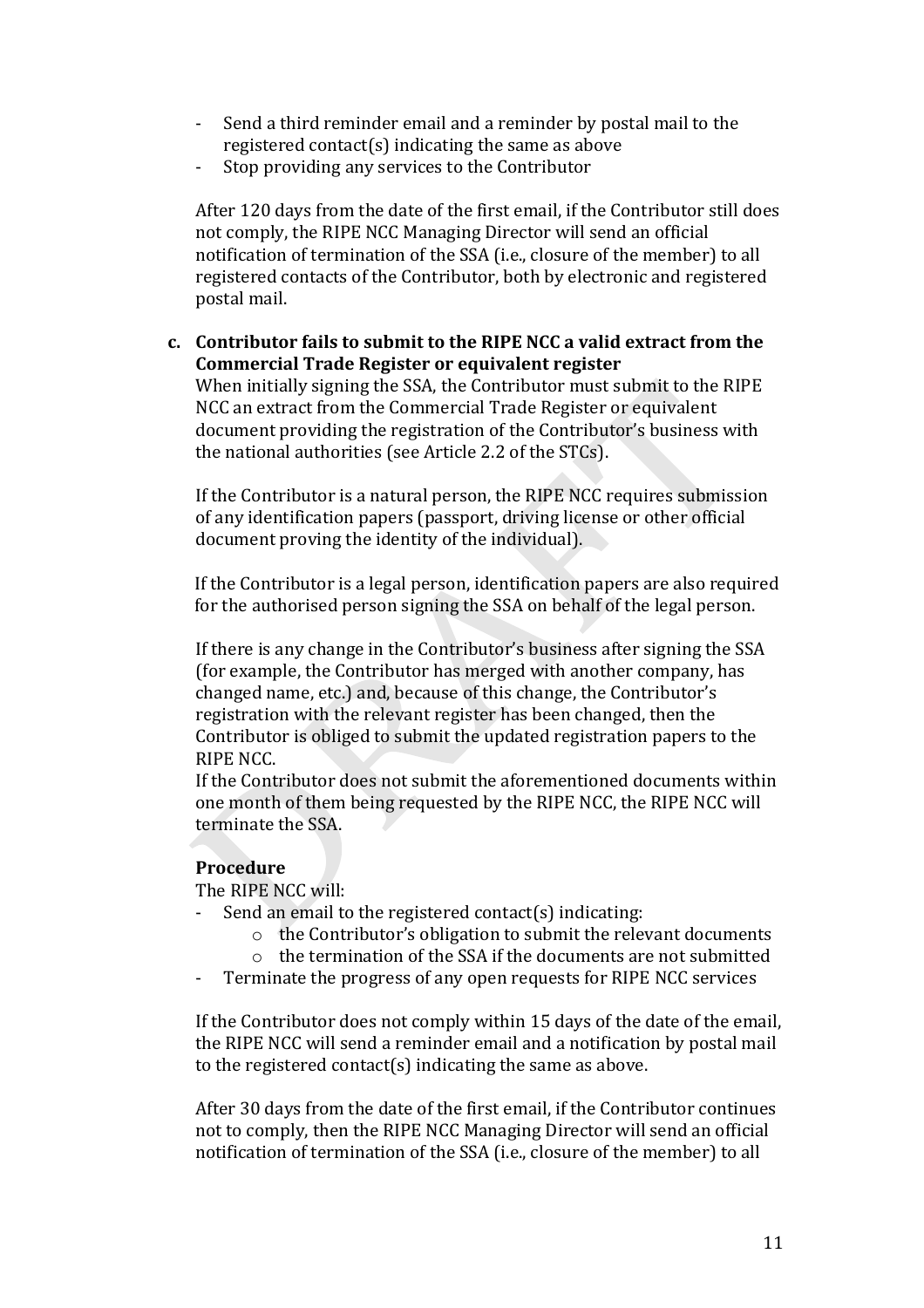registered contacts of the Contributor, both by electronic and registered postal mail.

# d. The Contributor fails to observe any rule of applicable law

The SSA is exclusively governed by the laws of the Netherlands because the RIPE NCC is an association under Dutch law. The RIPE NCC is allowed to terminate the SSA of a Contributor with immediate effect, provided it receives a Dutch court order to do so.

# **Procedure**

The RIPE NCC will send an email to the registered contact(s) indicating:

- The reason for termination of the SSA
- The immediate termination of the SSA

The RIPE NCC will also terminate the progress of any open requests for RIPE NCC services.

The RIPE NCC Managing Director will send an official notification of termination of the SSA (i.e., closure of the member) to all registered contacts of the Contributor, both by electronic and registered postal mail.

# **e.** Non payment.

In case of non-payment, in accordance with the RIPE NCC Billing Procedure, the SSA is terminated after 120 days. For more information, please see [billing procedure].

# **f. Termination of the membership**

By signing the SSA, Contributors become members of the RIPE NCC association. If Contributors cancel their RIPE NCC membership with the RIPE NCC association, the SSA is automatically terminated. Please note that if this cancellation takes place due to restrictions in the local law or due to specific restrictions in the structure of the organisation that prevent the Contributor from being a member, the SSA is not terminated (see also Article 6 of the AoA).

# **Procedure**

The RIPE NCC will send an email to the registered contact(s) indicating:

- The reason for termination of the SSA
- The immediate termination of the SSA.

The RIPE NCC will also terminate the progress of any open requests for RIPE NCC services.

The RIPE NCC Managing Director will send an official notification of termination of the SSA (i.e., closure of the member) to all registered contacts of the Contributor, both by electronic and registered postal mail.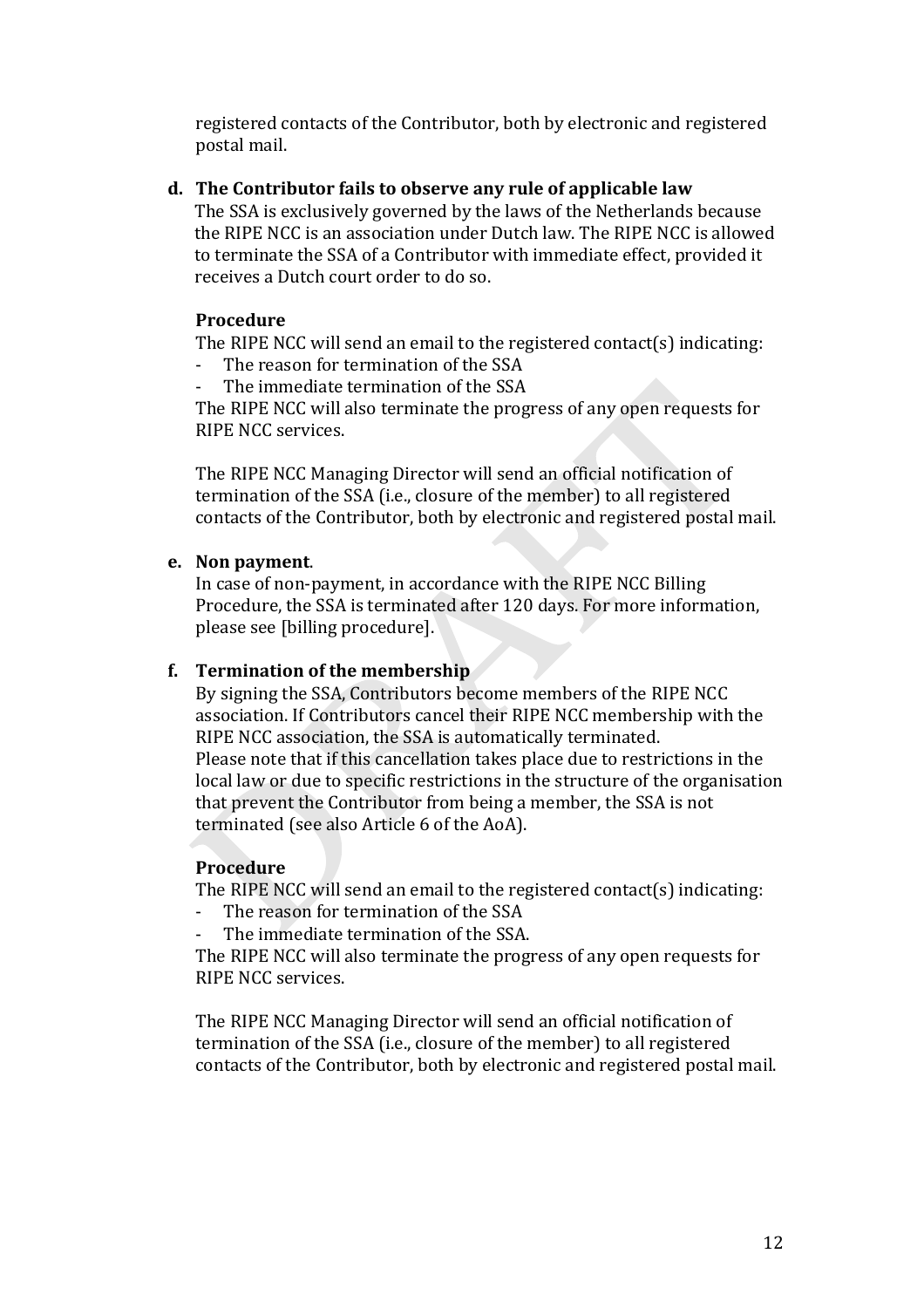# **2.%Consequences**

Upon termination of the SSA, Contributors lose all rights to RIPE NCC services and their RIPE NCC member status.

# **2.1.%%End%of%RIPE%NCC%services**

### **2.1.1. General services**

The RIPE NCC will stop providing RIPE NCC services, including:

- Distribution of Internet number resources
- Authorisation to update/modify Internet number resource records in the RIPE Database
- Access to the LIR Portal account
- Participation in RIPE NCC Training Courses

# **2.1.2.** Deregistration of distributed Internet number resources

The procedure for deregistration is described in section B.2.

# **2.1.3. Request for independent resources as a "sponsoring LIR"**

Contributors lose their right to request independent resources as a "sponsoring" LIR". For independent resources already assigned by them, see below at section B.2.2.

### **2.2. End of Contributor's RIPE NCC member status**

Contributors will also lose their RIPE NCC member status and all relevant rights, such as the right to attend and vote at RIPE NCC General Meetings.

# **B. Deregistration of Internet number resources**

# 1. Reasons for deregistration of Internet number resources

# **1.1 Allocations and Independent resources assigned for the Contributor's own network or assigned through a "sponsoring LIR"**

#### **a. Termination of the SSA** For more information, see section A.

### **b.** Invalidity of original allocation/assignment criteria

Internet number resources are allocated/assigned based on a specific need. When the original technical requirements or the business purpose for the use of the Internet number resources change, the allocation/assignment becomes invalid. If the RIPE NCC notices any change in the original technical criteria or the original business purposes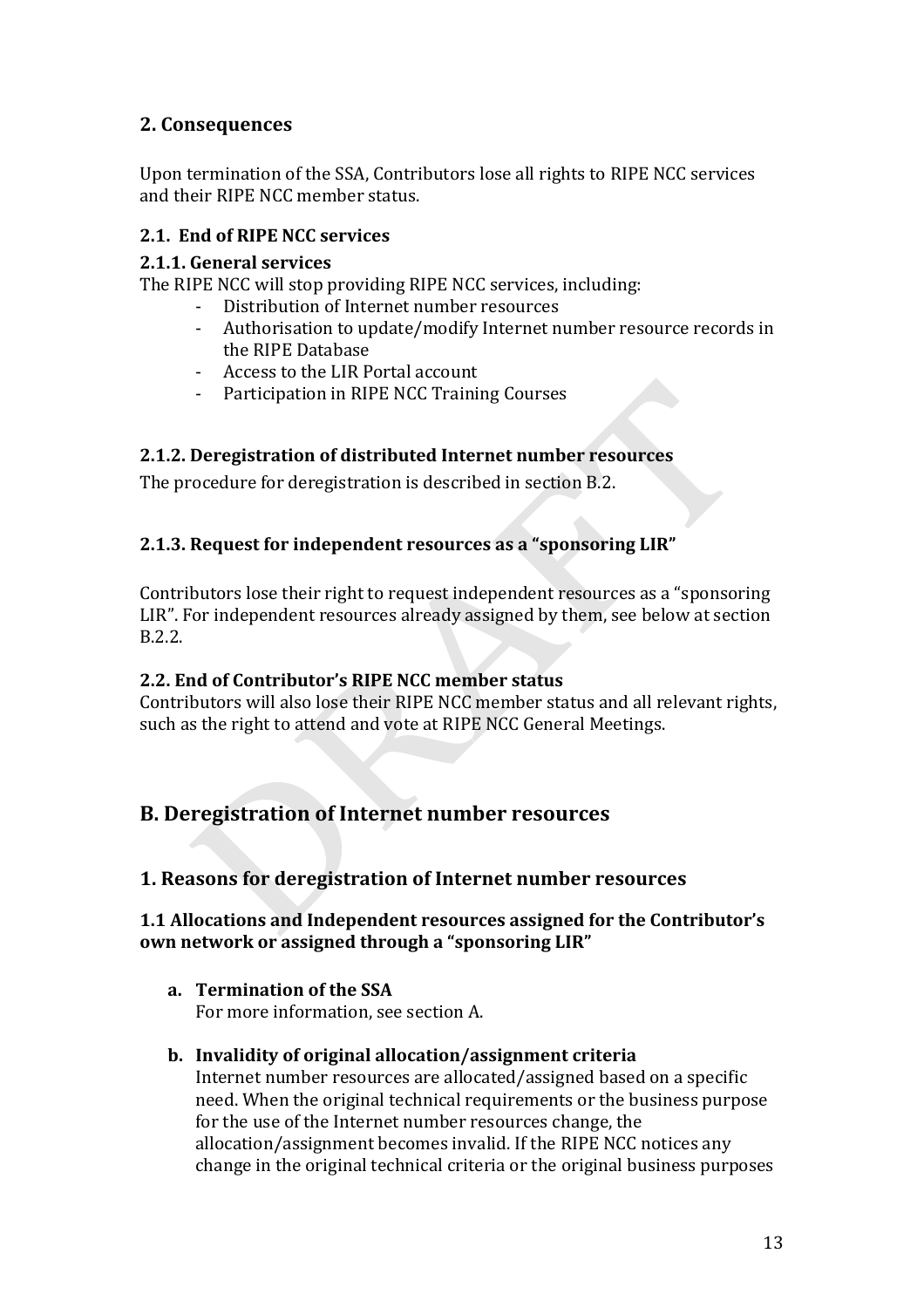for using the Internet number resources, the RIPE NCC is authorised to deregister the relevant Internet number resources.

### c. Incorrect registration of the allocation/assignment in the RIPE **Database**

If the allocation/assignment approved by the RIPE NCC is not properly registered in the RIPE Database, the RIPE NCC is authorised to deregister the relevant Internet number resources.

Proper registration must be as follows:

- The **inetnum** object or objects for approved assignments must use the netname(s) approved by the RIPE NCC and not be larger than the size approved by the RIPE NCC
- The date in the first "changed:" attribute must not be earlier than the date of approval from the RIPE NCC
- The data must be valid and must allow the RIPE NCC to contact the natural person mentioned in the **mnt-by** object within a reasonable time without having to get information from another source

# d. Falsified/incorrect information

If a Contributor has provided falsified or purposefully provided incorrect data or information (for example, falsified registration documents, IDs, incorrect/inaccurate contact details, etc.) regarding an allocation or an Independent resource, the RIPE NCC will deregister the relevant records.

### e. Fraudulent request

If a Contributor has submitted a fraudulent request for an allocation or an Independent resource (for example, by providing incorrect purpose/need or falsified information about the network, etc.), the RIPE NCC will deregister the relevant records.

### f. Refusal to comply with a RIPE NCC audit

If a Contributor does not comply with a RIPE NCC audit regarding an Independent resource that the Contributor is responsible for as "sponsoring LIR", the RIPE NCC will deregister the relevant records. No compliance includes, but is not limited to, unresponsiveness to or uncooperativeness with the RIPE NCC auditors' requests. For more information about the audit procedure, please see [RIPE NCC audit activityl

### g. Court order

The RIPE NCC is an association under Dutch law. In the event a Dutch court orders deregistration of specific Internet number resources, the RIPE NCC must and will comply.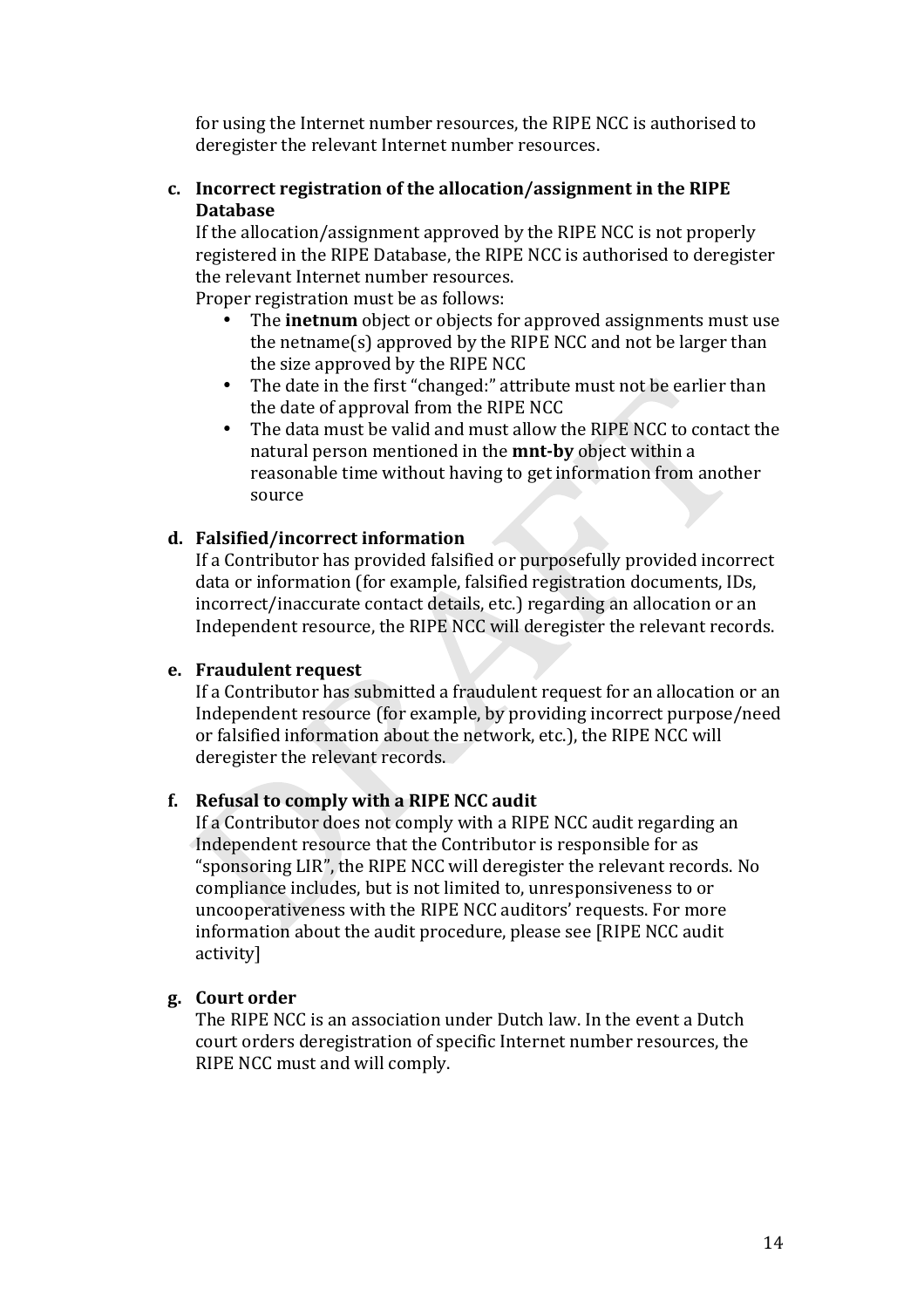# 1.2 Independent resources directly by the RIPE NCC for Direct Assignment **I**Isers

a. Termination of the RIPE NCC End User Assignment Agreement The RIPE NCC End User Assignment Agreement can terminate according to Article 7 of that agreement. Sections A.1 and A.2.2 above, referring to the SSA and the Contributors, can apply accordingly for the RIPE NCC End User Assignment Agreement and the Direct Assignment Users.

# b. Unresponsive Direct Assignment User

Direct Assignment Users are considered to be unresponsive if they do not react to a RIPE NCC specific email/request made by the RIPE NCC relating to an incorrect/ambiguous registration of Internet number resources, regardless of whether they are at the same time responsive to a different email/request from the RIPE NCC or they continue paying the RIPE NCC fees (see also the RIPE Policy "Contractual Requirements for Provider Independent Resource Holders in the RIPE NCC Service Region").

# c. Invalidity of original criteria

If the Direct Assignment User does not inform the RIPE NCC or the sponsoring LIR of any change in the original technical criteria or the original business purposes for using the resources when the change takes place, the RIPE NCC is authorised to deregister the relevant Internet number resources.

d. Incorrect registration of the assignment in the RIPE Database If the Direct Assignment User does not properly register in the RIPE Database the assignment approved by the RIPE NCC, the RIPE NCC is authorised to deregister the relevant Internet number resources.

Proper registration must be as follows:

- The **inetnum** object or objects for approved assignments must use the netname(s) approved by the RIPE NCC and not be larger than the size approved by the RIPE NCC
- The date in the first "changed:" attribute must not be earlier than the date of approval from the RIPE NCC
- The data must be valid and must allow the RIPE NCC to contact the natural person mentioned in the **mnt-by** object within a reasonable time without having to get information from another source

# e. Falsified/incorrect information

If a Direct Assignment User has provided falsified or purposefully and/or repeatedly provided incorrect data or information (for example, falsified registration documents, IDs, incorrect/inaccurate contact details, etc.) regarding an allocation or an Independent resource, the RIPE NCC will deregister the relevant records.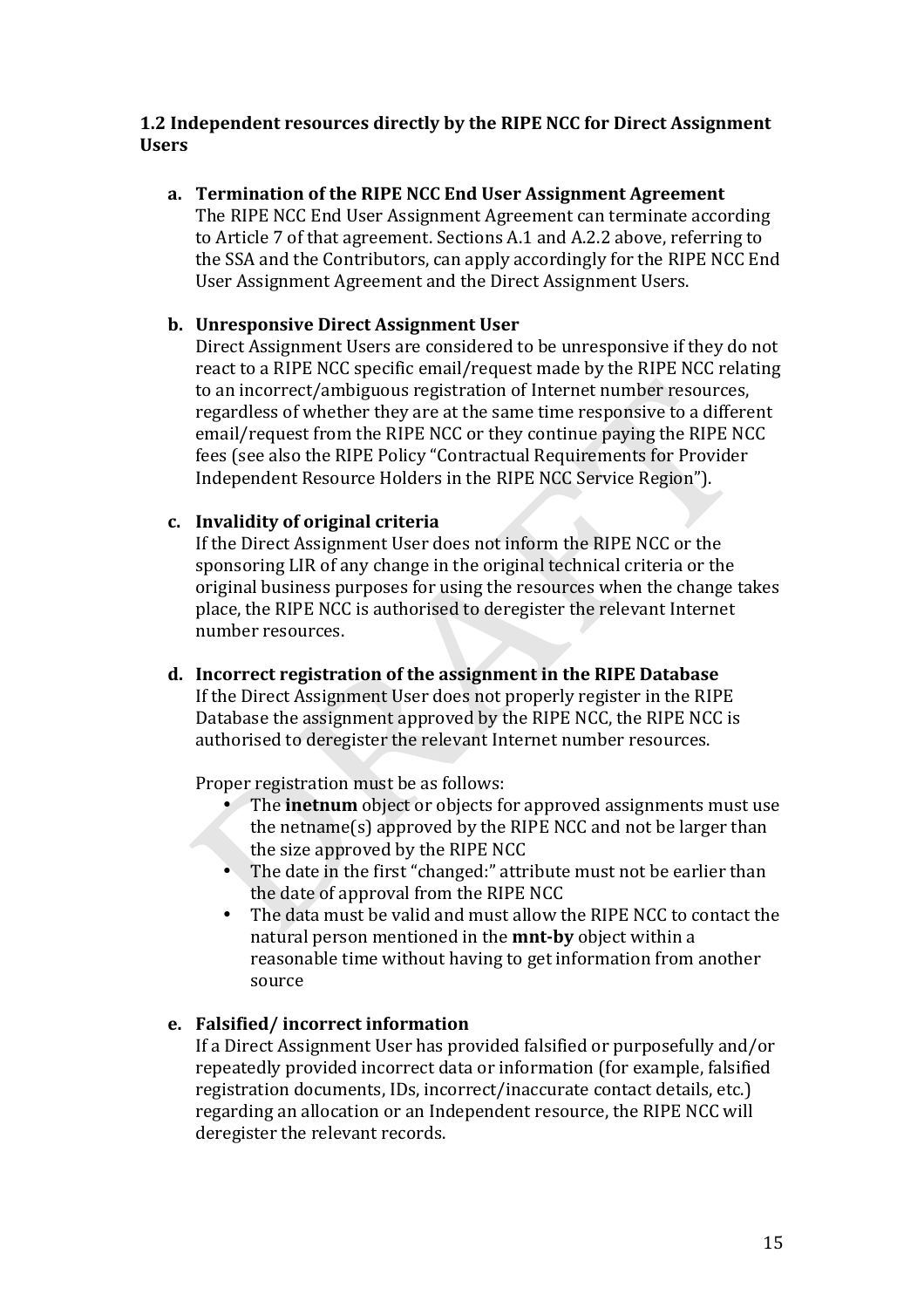# f. Fraudulent request

If a Direct Assignment User has submitted a fraudulent request for assignment of an Independent resource (for example, providing incorrect purpose/ need or falsified information about the network etc), the RIPE NCC will deregister the relevant records.

# g. Refusal to comply with a RIPE NCC audit

If a Direct Assignment User does not comply with a RIPE NCC audit regarding an assignment of an Independent resource, the RIPE NCC will deregister the relevant records. Non-compliance includes, but is not limited to, unresponsiveness to or uncooperativeness with the RIPE NCC auditors' requests. For more information about the audit procedure, please see [NEW audit procedure]

# h. Court order

The RIPE NCC is an association under Dutch law. In the event a Dutch court orders deregistration of specific Internet number resources, the RIPE NCC must and will comply.

# 2. Procedures for deregistration of different types of Internet number resources

# 2.1 Provider Aggregatable (PA) allocations and Independent resources for Contributor's own network

The RIPE NCC will send an official notification by email to all registered contacts stating that the PA allocation/Independent resources will be deregistered, explaining the reasons for this deregistration and the procedure of the deregistration. The Contributor will not be able make any further assignments from the PA allocations.

Should the Contributor respond within four weeks, the RIPE NCC will provide a time frame of three months for the Contributors to take care of any actions necessary for the deregistration of the Internet number resources. In the case of PA allocations, Contributors are responsible for requesting that their customers renumber immediately and for providing them with all available options. In particular. Contributors must refer their customers to the list of LIRs. This list is available at:

https://www.ripe.net/membership/indices/index.html

During the three-month period:

- The Contributor must stop announcing the PA allocation/Independent resources
- The RIPE NCC will change the **mnt-by** object on the Contributor's records to the status "deregistered maintainer"
- A warning statement is added to the relevant records of the RIPE  $\omega_{\rm{max}}$ Database mentioning the upcoming deregistration of the Internet number resources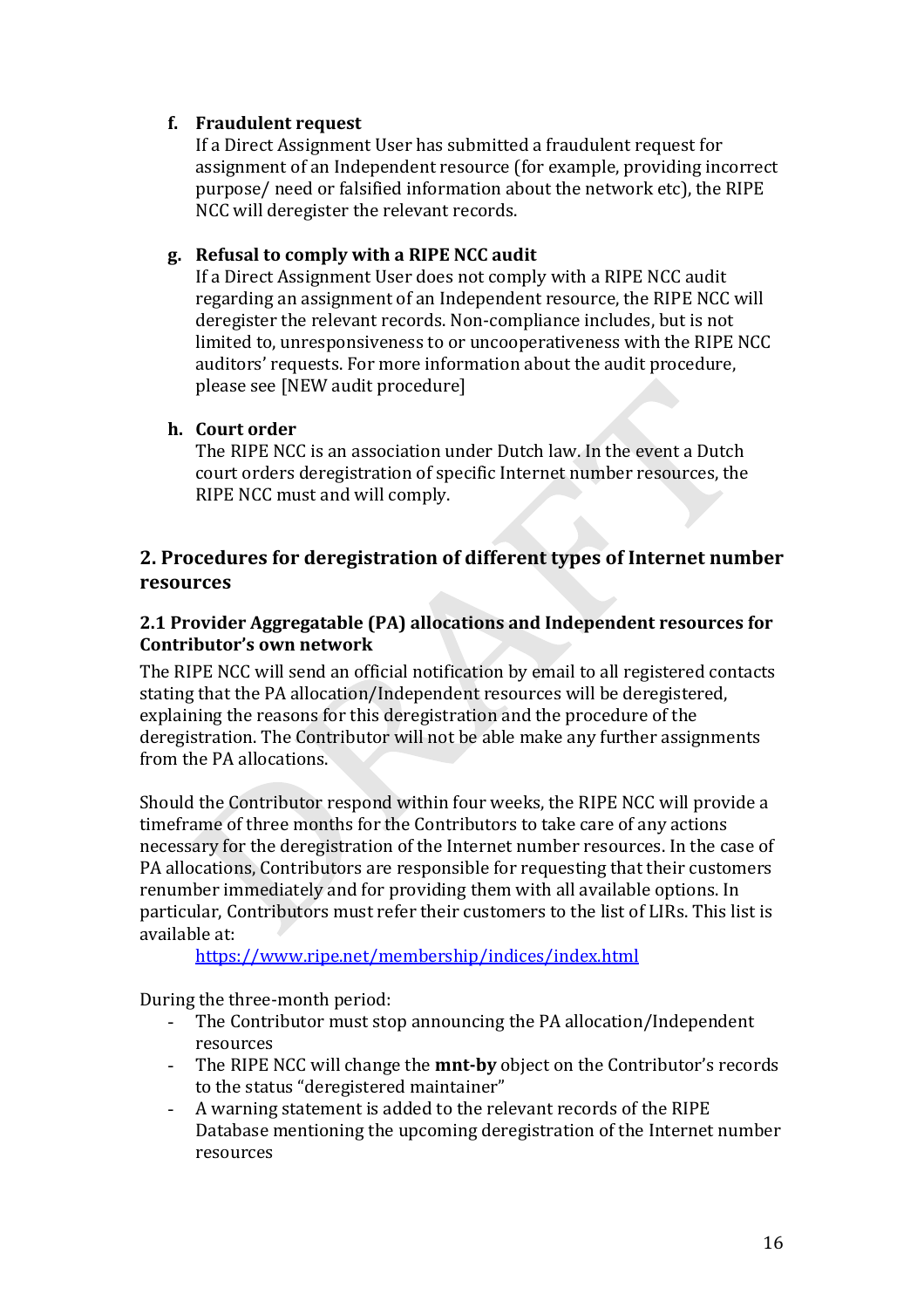After the three-month period, the allocation/assignment will be deregistered from the RIPE Database.

Should the Contributor not react within four weeks, the RIPE NCC will:

- Change the **mnt-by** object on the Contributor's records to the status "deregistered maintainer"; and/or
- Add a warning statement to the relevant records in the RIPE Database  $\omega_{\rm{max}}$ mentioning the upcoming deregistration of the Internet number resources; and/or
- Withdraw the reverse delegation; and/or  $\Delta \sim 10^{-10}$
- Contact the upstream to investigate possible hijacking of Internet number  $\mathbb{Z}^{(n)}$ resources; and/or
- $\omega_{\rm{eff}}$ Delete all relevant objects in the RIPE Database, including allocation/assignment and **route** objects

The sole purpose of these actions by the RIPE NCC is for deregistration of the Internet number resources to reflect reality. As a result, if the Internet number resources are no longer announced after one of these actions, the RIPE NCC might not perform any other actions.

# Please note:

If the Contributor responds but with no intention to comply or objects at some point within the four-week period, the RIPE NCC will allow the time remaining in this four-week period for the Contributor to submit evidence that there is no reason for the deregistration of the Internet number resources or to request arbitration (see RIPE NCC Conflict Arbitration Procedure). However, if the fourweek period expires without the submission of such evidence by the Contributor or without the submission of a request for arbitration, the RIPE NCC will proceed as if the Contributor had never reacted (see relevant procedure above). The Contributor may still request arbitration according to the timeframes of the RIPE NCC Conflict Arbitration Procedure. If the Contributor requests arbitration, the RIPE NCC will change the **mnt-** by object on the relevant records to the status "maintainer in dispute" and a warning statement will be added to the relevant records of the RIPE Database until the communication of the arbiter's ruling.

# 2.2 Independent resources assigned through a "sponsoring LIR"

The RIPE NCC will send an official notification to all registered contacts stating that the Independent resources will be deregistered, explaining the reasons for this deregistration and the procedure for the deregistration. The Contributor must immediately inform the End User about the imminent deregistration.

During this period:

- The End User must stop announcing the Independent resources
- The RIPE NCC will change the **mnt-by** object on the relevant records to the status "deregistered maintainer"
- A warning statement is added to the relevant records of the RIPE  $\mathcal{L}^{\text{max}}$ Database mentioning the upcoming deregistration of the Internet number resources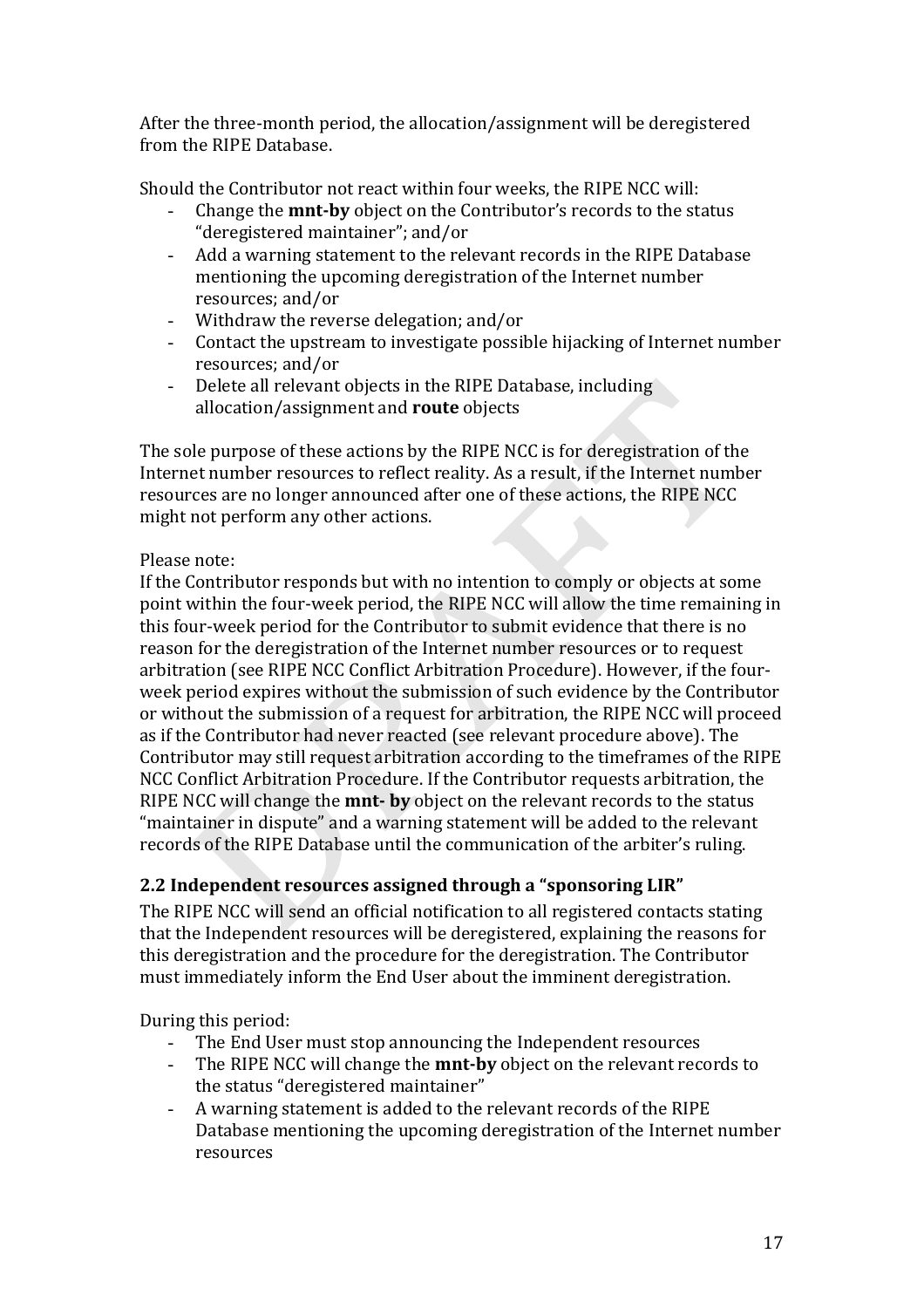After the three-month period, the Independent resources will be deregistered from the RIPE Database.

Should the Contributor not react within four weeks, the RIPE NCC will:

- Change the **mnt-by** object on the relevant records to the status "deregistered maintainer"; and/or
- Add a warning statement to the relevant records in the RIPE Database mentioning the upcoming deregistration of the Internet number resources; and/or
- Withdraw the reverse delegation; and/or
- Contact the upstream to investigate possible hijacking of Internet number resources; and/or
- Delete all relevant objects in the RIPE Database, including allocation/assignment and **route** objects

The sole purpose of these actions by the RIPE NCC is for deregistration of the Internet number resources to reflect reality. As a result, if the Internet number resources are no longer announced after one of these actions, the RIPE NCC might not perform any other actions.

Please note:

If the Contributor responds but with no intention to comply or objects at some point within the four-week period, the RIPE NCC will allow the time remaining in this four-week period for the Contributor to submit evidence that there is no reason for deregistration of the Internet number resources or to request arbitration (see RIPE NCC Conflict Arbitration Procedure). However, if the fourweek period expires without the submission of such evidence by the Contributor or without the submission of a request for arbitration, the RIPE NCC will proceed as if the Contributor had never reacted (see relevant procedure above). The Contributor may still request arbitration according to the timeframes of the RIPE NCC Conflict Arbitration Procedure. If the Contributor requests arbitration, the RIPE NCC will change the **mnt-by** object on the relevant records to the status "maintainer in dispute" and a warning statement will be added to the relevant records of the RIPE Database until the communication of the arbiter's ruling.

# **2.3. Independent resources directly assigned by the RIPE NCC to Direct Assignment%Users**

The RIPE NCC will send an official notification by email to all registered contacts stating that the Independent resources will be deregistered, explaining the reasons for this deregistration and the procedure for the deregistration.

Should the Direct Assignment User respond within four weeks, the RIPE NCC will provide a timeframe of three months for the Direct Assignment User to take care of any actions necessary for the deregistration of the Internet number resources.

During the three-month period: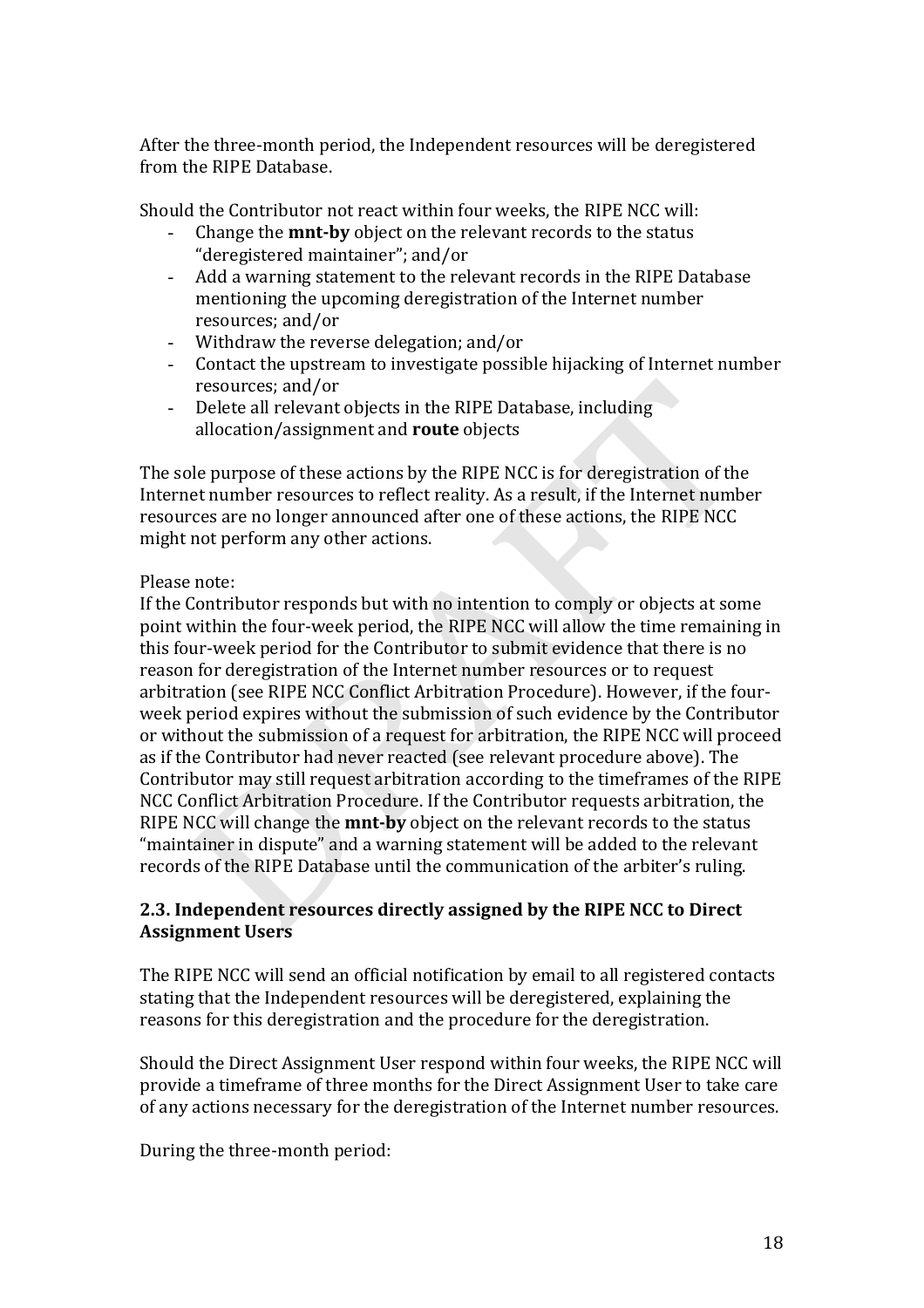- The Direct Assignment User must stop announcing the Independent  $\Delta \sim 10^4$ resources
- $\omega_{\rm{eff}}$ The RIPE NCC will change the **mnt-by** object on the Direct Assignment User's records to the status "deregistered maintainer"
- $\omega_{\rm c}$ A warning statement is added to the relevant records of the RIPE Database mentioning the upcoming deregistration of the Internet number resources

After the three-month period, the Independent resources will be deregistered from the RIPE Database.

Should the Direct Assignment User not react within four weeks, the RIPE NCC will:

- Change the **mnt-by** object on the Contributor's records to the status  $\Delta \sim 10^{-10}$ "deregistered maintainer"; and/or
- Add a warning statement to the relevant records in the RIPE Database  $\omega_{\rm{max}}$ mentioning the upcoming deregistration of the Internet number resources; and/or
- Withdraw the reverse delegation; and/or
- Contact the upstream to investigate possible hijacking of Internet number  $\mathbb{Z}^{n+1}$ resources: and/or
- Delete all relevant objects in the RIPE Database, including assignment and route objects

The sole purpose of these actions by the RIPE NCC is for deregistration of the Internet number resources to reflect reality. As a result, if the Internet number resources are no longer announced after one of these actions, the RIPE NCC might not perform any other actions.

### Please note:

If the Direct Assignment User responds but with no intention to comply or objects at some point within the four-week period, the RIPE NCC will allow the time remaining in this four-week period for the Direct Assignment User to submit evidence that there is no reason for deregistration of the Internet number resources or to request arbitration (see RIPE NCC Conflict Arbitration Procedure). However, if the four-week period expires without the submission of such evidence by the Direct Assignment User or without the submission of a request for arbitration, the RIPE NCC will proceed as if the Direct Assignment User had never reacted (see relevant procedure above).

The Direct Assignment User may still request arbitration according to the timeframes of the RIPE NCC Conflict Arbitration procedure. If the Contributor requests arbitration, the RIPE NCC will change the **mnt-by** object on the relevant records to the status "maintainer in dispute" and a warning statement will be added to the relevant records of the RIPE Database until the communication of the arbiter's ruling.